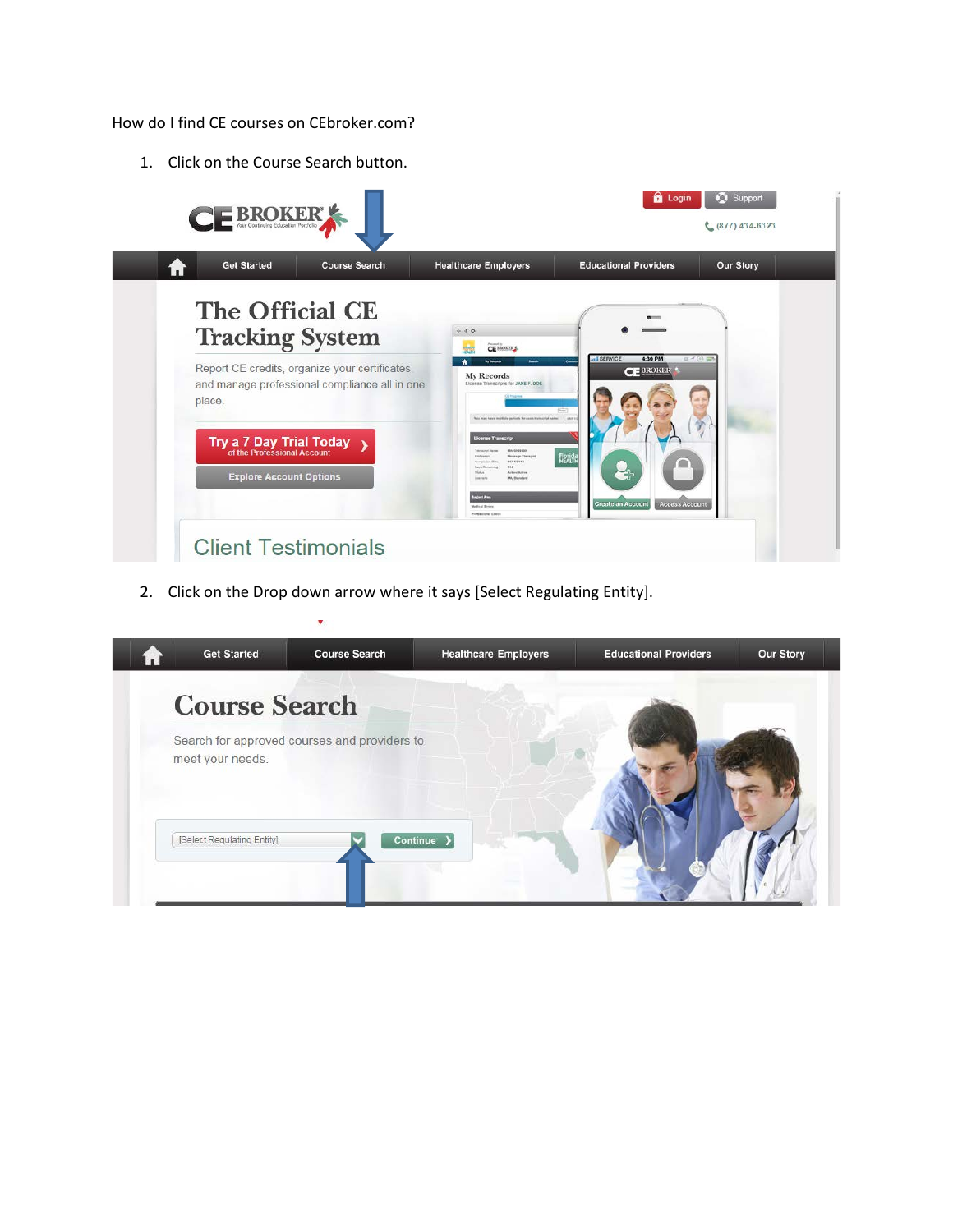3. Select Florida Department of Health and click on the Continue button.

| [Select Regulating Entity]                                                | Continue |  |
|---------------------------------------------------------------------------|----------|--|
| Select Rogulation Entitul                                                 |          |  |
| Florida Department of Health<br>District of Columbia Department of Health |          |  |

4. Click on the drop down arrow where it says [Select your Profession].

## **Official Course Search**

CE Broker powers the Official Course Search for the Florida Department of Health. Search continuing education courses offered by over 4,500 educational providers to fulfill your requirements. All courses are offered by approved educational providers and qualify toward license renewal.

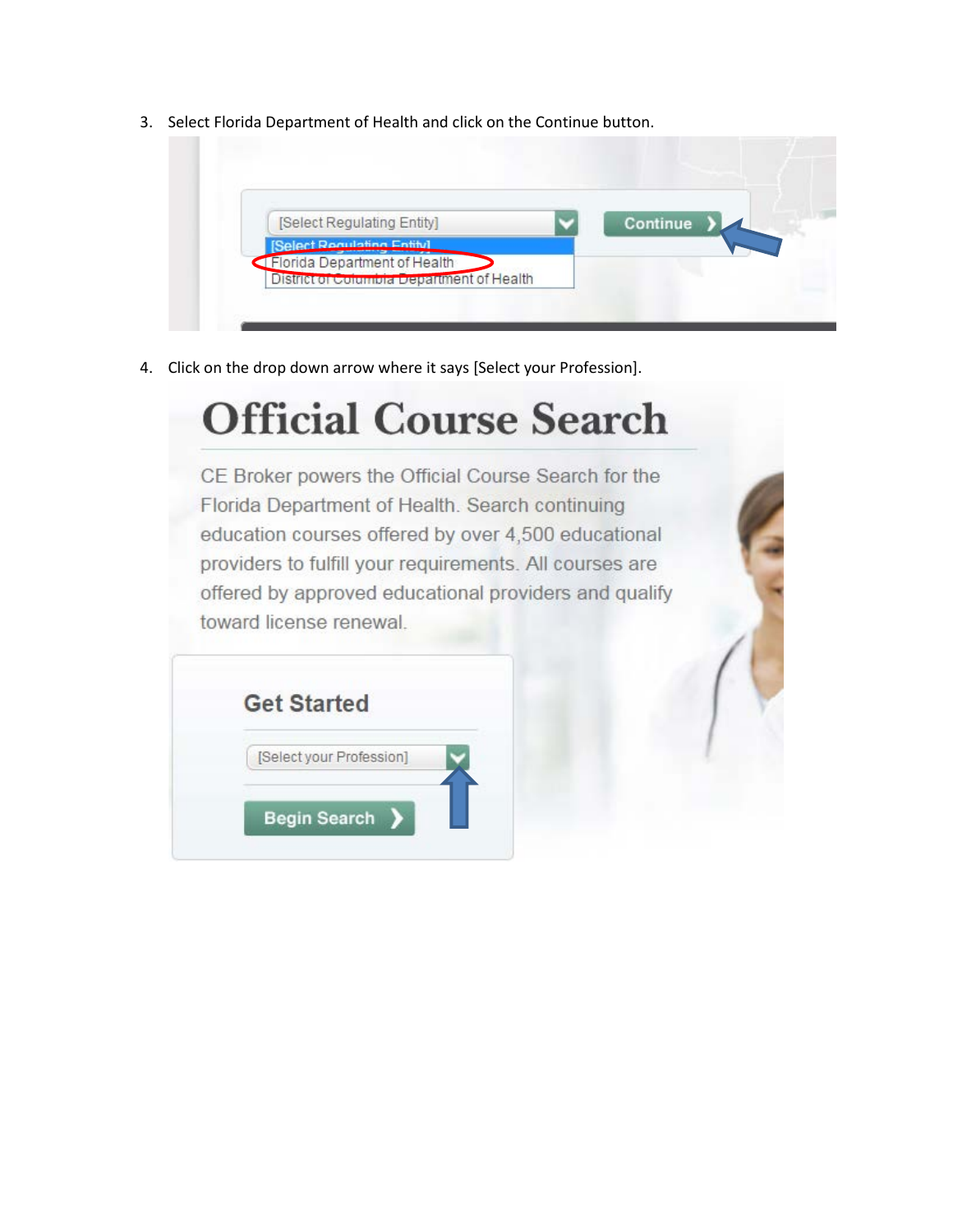5. Select the appropriate profession (Advanced Registered Nurse Practitioner, Licensed Practical Nurse Florida, or Registered Nurse Florida). Click on the Begin Search button.



6. Choose the Course Type you would prefer and click on the Begin Search button.

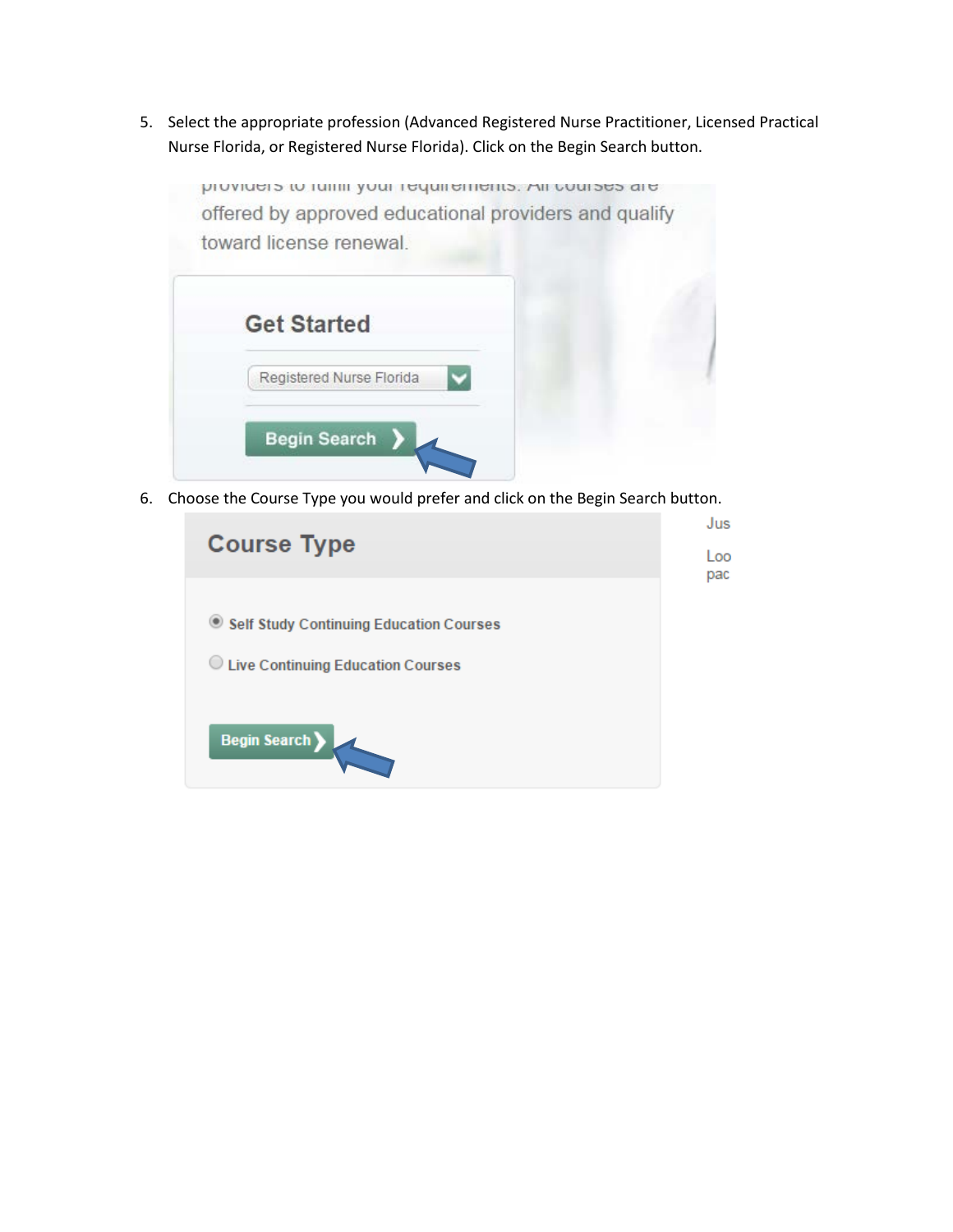7. Use the Filter options to find the class you are looking for. For example, if you need to take the 2 hour Prevention of Medical Errors course chose Medical Errors from the Subject Area drop down menu. Then Click on the Begin Search button.

| later if you choose.                                                                                                                                         | courses so these filters will help you find the course that is right for you. You do not have to select any filters now but can refine results |
|--------------------------------------------------------------------------------------------------------------------------------------------------------------|------------------------------------------------------------------------------------------------------------------------------------------------|
| <b>Subject Area</b>                                                                                                                                          | <b>Delivery Method</b>                                                                                                                         |
| $^{\circ}$ All                                                                                                                                               | $^{\circ}$ All                                                                                                                                 |
| I'd like to select                                                                                                                                           | I'd like to select                                                                                                                             |
| I'd like to select<br>Advanced Cardiac Life Support (ACLS) - Certification<br>Domestic Violence<br>General<br><b>HIV/AIDS</b><br>Laws and Rules of the Board |                                                                                                                                                |
| Legal Aspects of Nursing<br><b>Medical Errors</b><br>Neonatal Resuscitation Program (NRP) - Certification                                                    | <b>Provider</b>                                                                                                                                |
| Pediatric Advanced Life Support (PALS) - Certification<br><b>Standard Precautions</b>                                                                        | Provider name, keyword or number                                                                                                               |
| Keyword in course name                                                                                                                                       |                                                                                                                                                |
| $\circ$ Search by exact name                                                                                                                                 |                                                                                                                                                |